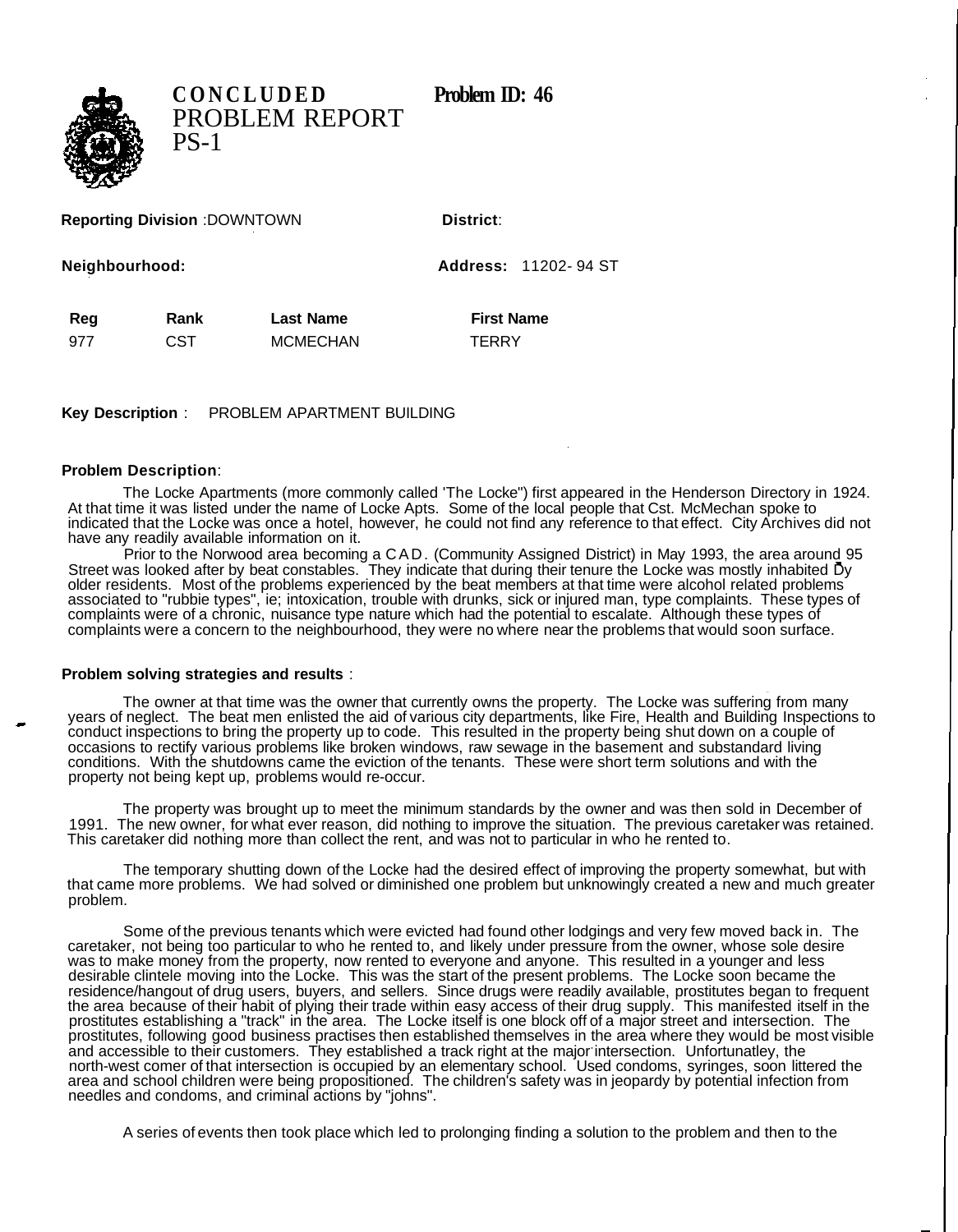situation being resolved to the benefit of all concerned. Firstly, the current owner, due to constant attention from the beat men, could no longer afford the payment for the property. The icing on the cake was a \$7,000 fire alarm system required as a result of a fire inspection. The previous owner re-established ownership of the property through the courts. This occurred in November of 1993. Secondly, with the original owner back in possession of the property, a new caretaker was hired. The previous caretaker had disappeared, likely being scared off by the drug dealers which had essentially taken over the building. The present owners decided to put some money into the building in order to attract suitable tenants and also possibly to avoid the attention the Locke was receiving from media, local citizens, police, other city departments, and social agents.

While this was occurring, the police service inadvertently prolonged the problem being dealt with in a timely manner. The beat men were replaced in May of 1993 with CAD. constables. At that time, we were still in "reactive policing" mode and were not yet "on board" to respond to the needs and complaints of the community and to apply problem solving initiatives to the area. However, with some assistance from the community leaders coupled with utilizing resources and expertise within the Police Service we soon began to deal with the problem in an effective manner.

The main credit for the present success of the Locke Apt can be attributed to the present caretaker. The caretaker brought with him excellent organizing, budgeting and renovating skills. He set about renovating the building suite by suite. He had to operate within a limited budget and oftenfound needed materials at auctions and used building material outlets. He used his woodworking and renovation skills to fabricate many needed parts and trim. He even used his own form of problem solving by getting some of the tenants involved in the renovation of their rooms so they would have some "ownership" and not be so eager to damage the property that they helped fix. He also was very selective in who he rented to and was quick to evict troublemakers. In addition, he attended the local crime and safety meetings to meet the community leaders and to advise on the progress of the renovations and to address any concerns the community had about the Locke.

The management of the Locke was not without problems however. The caretaker was assaulted several times while dealing with tenants. During two assaults he received various cute, bruises, and black eyes. He was also arrested once when it was alleged he used excessive force in dealing with a tenant.

The Police Service and C.A.D. members were able to assist in diminishing the problems at the Locke. Soon after the new caretaker took over the members of the Downtown Division Fortified Drug House Team visited the Locke Apt. Their main target was the third floor of the apt. that had turned into a place where drugs were bought, sold and used. Prostitutes would take their dates to the rooms on the third floor. The team advised the people on the third floor, most of who did not live in the building, that they were no longer welcome in the building. This action was taken as a result of drug dealers attacking two elderly tenants that lived on the main floor of the apt They had been attacked, stabbed, and slashed with a machete. This had occurred just prior to the new caretaker taking over and when the previous caretaker was too intimidated by the dealers to do anything to protect the property. The visit from the Fortified Drug House Team had the desired effect and once the malefactors were out, the caretaker was able to keep control of the Building. We were able to assist the caretaker with keeping control of the building by paying a lot of extra attention to the building and area. We obtained a key to the building and permission to do a walk-thru at any time. We assisted the caretaker by being available via pagers or cellular phone to immediately respond to any problems that arose in the building and to back up the caretaker if he had any problem tenants he had to deal with.

When the caretaker was arrested for an assault B H, he was given a substantial bail and a condition he have no contact with the person he assaulted. This person lived in the building so the bail condition effectively prohibited the caretaker from going back to the building. With the caretaker gone the building could easily return the way it had been. The owner of the building was contacted. He agreed to give the complainant in the assault an eviction notice as the person was a constant source of trouble in the Locke prior to the assault. The assault occurred when the complainant was drunk and defecated all over the washroom and hallway on one floor in the Locke. An argument and physical confrontation took place between the caretaker and the complainant and resulted in the charges. The owner also agreed to post the bail money for the caretaker. The Boyle Street Housing Registry was contacted and a new residence was found for the complainant. The owner of the building was even persuaded to provide some funds to the complainant if he needed money to pay rent prior to receiving his welfare cheque. Once the complainant was out of the building the Crown Prosecutor was contacted and assisted in expediting the release of the caretaker.

Between CAD members and Morality Unit members the prostitution problem was diminished. Morality Unit ran operations in the area which resulted in charges and the prostitutes going else where to work. The CAD members made constant patrols in the area and advised any prostitutes found in the area that they were "not welcome" in the area and were advised of the area of tolerance to the south of the residential area. Some of the prostitutes that continued to work in the area were then targeted in mini-operations by the CAD members which resulted in their arrest and an area restricting being part of their bait conditions. This was very effective and word soon got around that the area was not a good place to work. CAD members also attended the community meetings and worked with the community to deal with the local problems. Members acted as mediators on occasion between residents of the Locke and the surrounding residents when problems or misunderstandings arose. Further, we had to apply every means at our disposal, from the Safe Housing Committee, to City Bylaws, to the Criminal Code in our efforts to deal with the Locke Apt.

Communtiy leaders assisted with the problem solving by being very vocal and adamant that they would not tolerate the activities occurring at the Locke. They kept a constant eye on the Locke and assisted police by reporting problems as they occurred or making a note of the occurrence and passing the information onto CAD members when